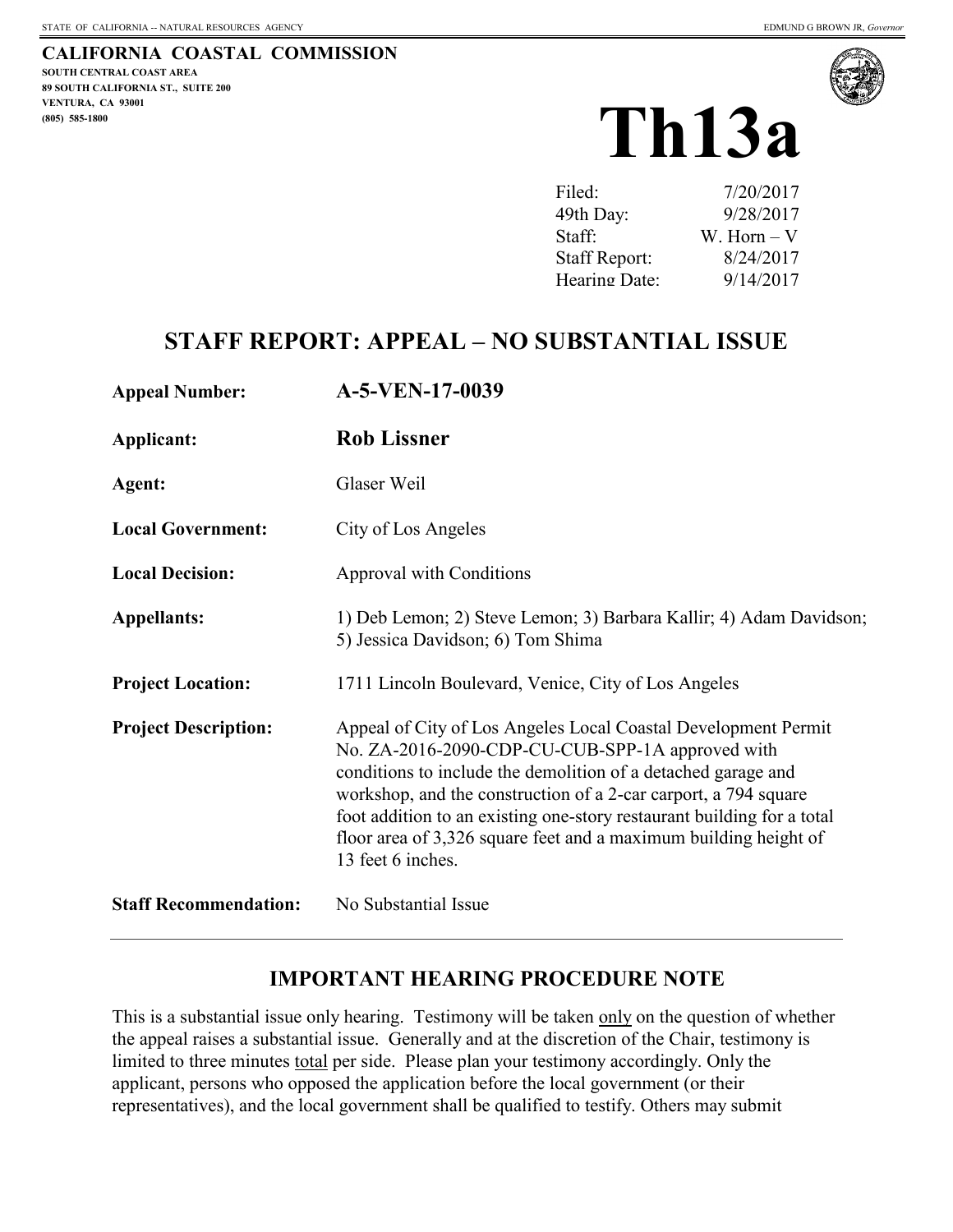comments in writing. If the Commission determines that the appeal does raise a substantial issue, the de novo phase of the hearing will occur at a future Commission meeting, during which it will take public testimony.

### **SUMMARY OF STAFF RECOMMENDATION**

On March 8, 2017 the City of Los Angeles (City) Zoning Administrator (ZA) issued a Letter of Decision (LOD) denying Coastal Development Permit (CDP) No. ZA-2016-2090-CDP-CU-CUB-SPP consisting of demolition of a detached garage and workshop, and the construction of a 2-stall carport, a 794 square foot kitchen addition to an existing one-story commercial building for a total floor area of 3,326 square feet with a maximum building height of 13 feet 6 inches. The applicant, Rob Lissner, filed an appeal of the ZA's denial on March 23, 2017 and the appeal was heard before the West Los Angeles Area Planning Commission (Planning Commission) on May 17, 2017. At the May 17<sup>th</sup> hearing, the Planning Commission voted to approve the CDP pursuant to 38 special conditions.

The City's Notice of Final Local Action for Local CDP No. ZA-2016-2090-CDP-CU-CUB-SPP-1A was received in the Coastal Commission's Long Beach Office on June 21, 2017, and the Coastal Commission's required twenty working-day appeal period was established. On July 20, 2017, one appeal was received from the appellants [\(Exhibit 3\).](https://documents.coastal.ca.gov/reports/2017/9/th13a/th13a-9-2017-exhibits.pdf) No other appeals were received prior to the end of the appeal period on July 20, 2017.

The appellants contend that the City-approved development is inconsistent with Sections 30250 and 30252 of the Coastal Act and may prejudice the City's ability to prepare a certified LCP because: 1) it is not consistent with the parking requirements of the certified LUP and the parking demand generated by this project is not sufficiently mitigated; 2) the project constitutes a change of use and is not consistent with the General Commercial land use designation of certified LUP; 3) the development totals for Service Floor Area (SFA) were not calculated correctly; and 4) part of the project includes the conversion of an existing residential use to a commercial use which is inconsistent with the requirements of the Mello Act [\(Exhibit 3\)](https://documents.coastal.ca.gov/reports/2017/9/th13a/th13a-9-2017-exhibits.pdf)**.**

The City-approved project, which covers two abutting lots, includes a change in use as the western portion of the southern lot will be redeveloped from a residential use to a commercial use. The existing 2-car garage and workshop for the single family residence on the southern lot will be removed accommodate a 794 square foot addition to the restaurant on the northern lot and a new 2-car carport for the single family residence will be constructed [\(Exhibit 2\).](https://documents.coastal.ca.gov/reports/2017/9/th13a/th13a-9-2017-exhibits.pdf) In total, the project would result in an approximately 3,326 square foot commercial space for the restaurant and the SFA of the commercial building will increase from 670 square feet to 794 square feet. In addition, the City-approved project requires the applicant to provide 13 off-site parking spaces, 12 on-site bicycle parking spaces, a valet parking service for customers, and free employee parking at an off-site location. The proposed 2-car carport for the single family residence will be restricted for residential use.

Coastal Act Section 30252 requires that new development should provide adequate parking while Policy II.A.3 of the certified Venice LUP requires 1 parking space for each 50 square feet of SFA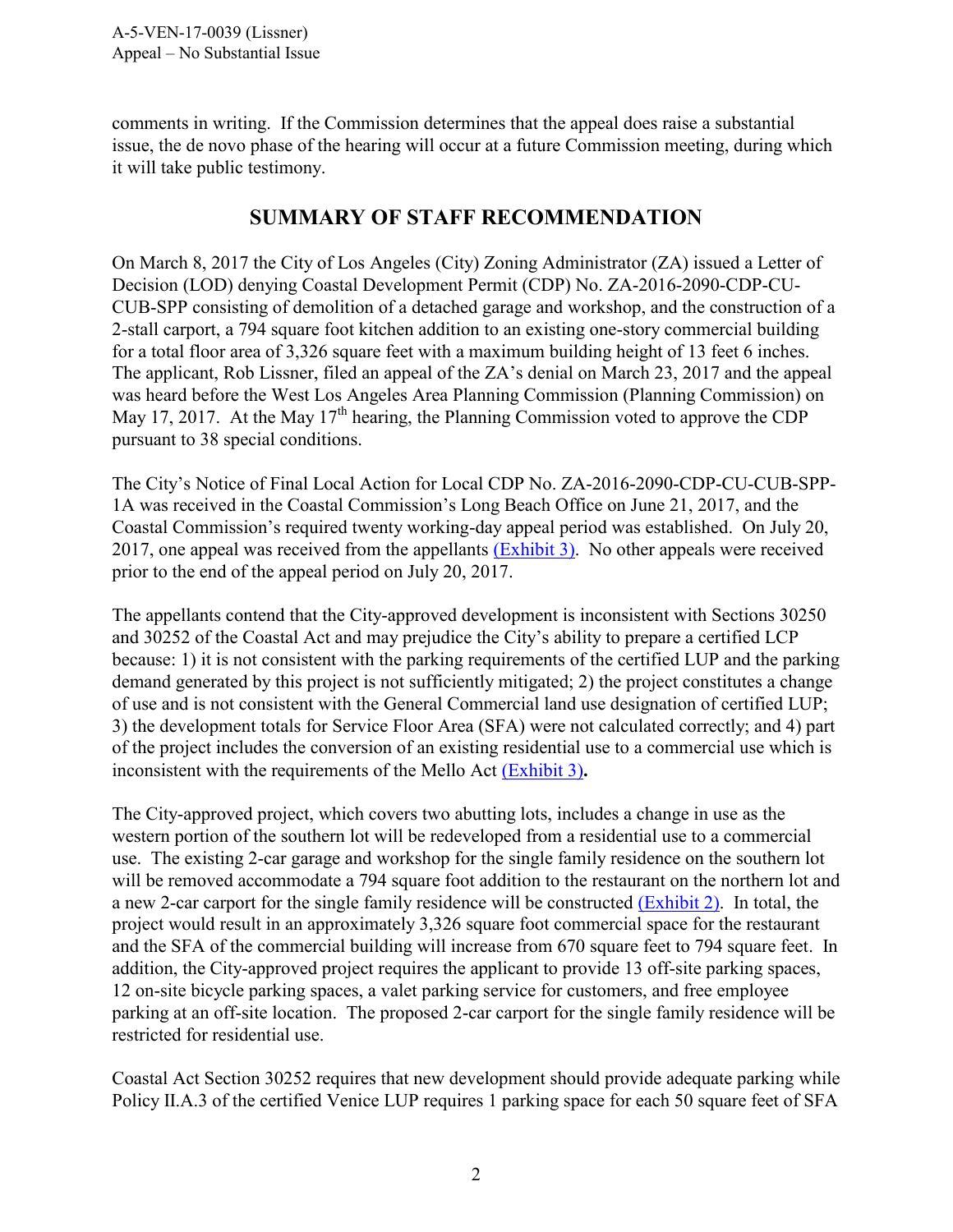for new development. Pursuant to Policy II.A.3, the 794 square feet of proposed SFA will require 16 parking spaces for mitigation. The commercial use onsite has 11 grandfathered parking spaces and as a result, the project is required to obtain 5 parking spaces to meet the requirements of the LUP. Condition 12 of the City's CDP requires not only the required 5 parking spaces, but an additional 8 off-site parking spaces, on-site bicycle parking, a valet service for customers and free off-site employee parking. Therefore, the project as conditioned will include parking beyond what is required and is consistent with Coastal Act Section 30252 and Policy II.A.3. Therefore, this assertion does not raise a substantial issue.

With regards to the appellants' assertions that the project use is inconsistent with the site's General Commercial land use designation, Policy I.B.4 of the LUP provides a description of the General Commercial land use as well as prohibited uses within that land use. The proposed project is consistent with the development standards of the General Commercial land use and the proposed use (a restaurant) is not identified as a prohibited use. As such, the project is consistent with the LUP's General Commercial land use. In addition, Coastal Act Section 30250 requires new development to be located in areas able to accommodate it where it will not have significant impacts on Coastal resources. Because the project is a General Commercial land use located more than a mile from the beach in a previously designated commercial area, the project will be located in an area able to accommodate it and will not have a significant impact on the coastal resources of the Venice area consistent with Coastal Act Section 30250.

The appellants also assert that the SFA for the proposed project was not calculated correctly and allows for fewer parking spaces than should be required pursuant to the Venice LUP; however Commission staff find that consistent with previous projects approved by the City in conjunction with the requirements of the American with Disabilities Act (ADA), the SFA was determined based on the amount of area where guests can be served and included the area for ADA aisles. Therefore, Commission staff has determined that the identified 794 square feet of SFA and subsequent 16 required parking spaces are consistent with the standard set forth in the certified LUP.

Lastly, the City is the agency responsible for determining a project's consistency with the Mello Act. The City determined that the project is consistent with the Mello Act stating that "The project as revised consists of the demolition of a detached garage and the construction of a kitchen addition in [Q]C2-1CDO and C2-1 zones. The project would not convert or demolish any existing affordable unit, therefore, the project is not subject to review for compliance with the Mello Act", which is consistent with LUP Policy I.A.9. The Commission does not have jurisdiction to review the City's Mello Act determination and, as such, the appellants' contentions concerning the loss of affordable housing with regard to the Mello Act and the locally-approved project do not raise a substantial issue.

The staff recommends that the Commission, after public hearing, determine that **no substantial issue exists** with respect to the grounds on which the appeals have been filed because the development, as approved by the City of Los Angeles, is consistent with the Chapter 3 policies of the Coastal Act.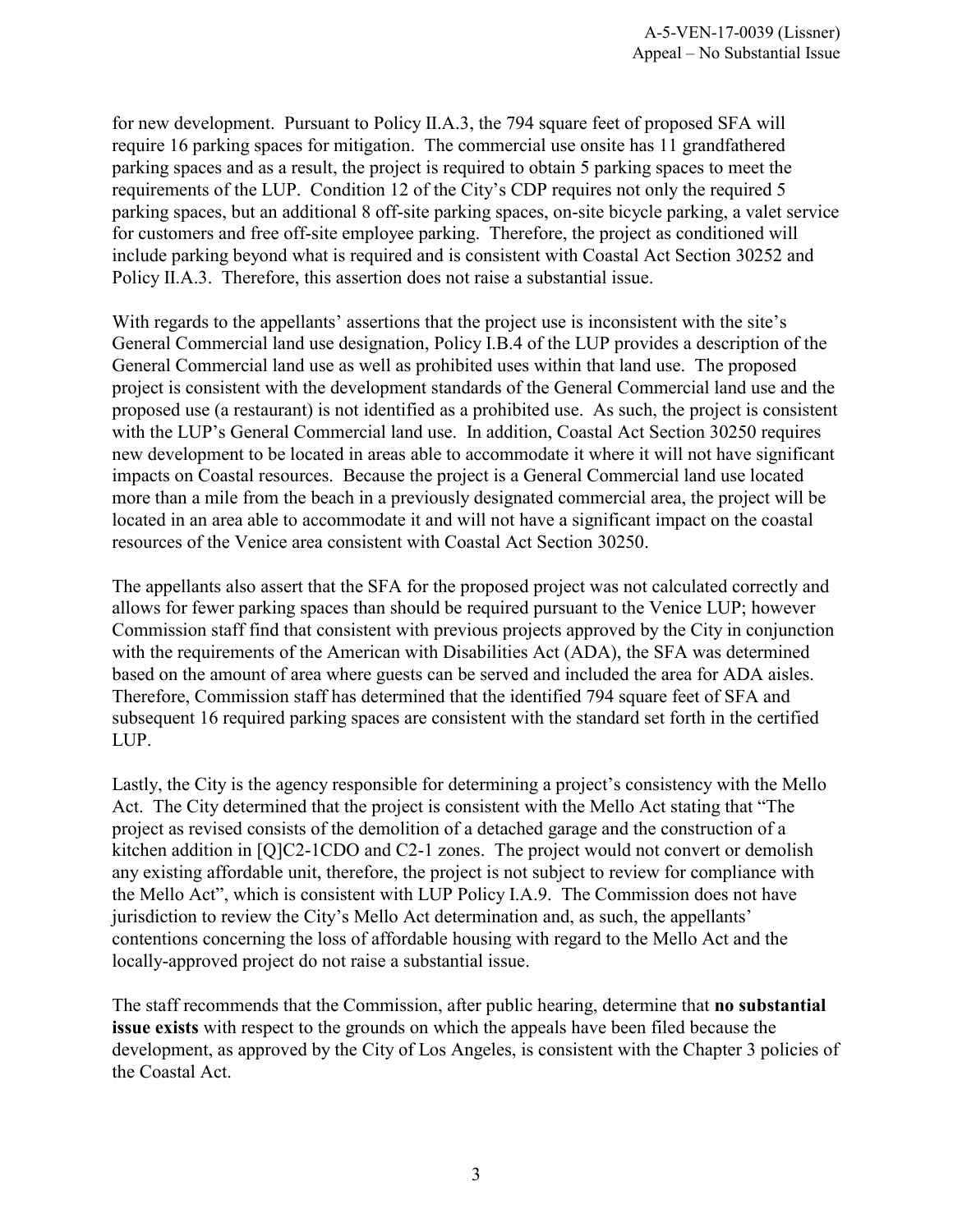# **TABLE OF CONTENTS**

| <b>B.</b> |  |
|-----------|--|
|           |  |

### <span id="page-3-0"></span>**APPENDICES**

[Appendix A – Substantive File Documents](#page-3-0)

### **EXHIBITS**

Exhibit 1 – Vicinity Map Exhibit 2 – City of Los Angeles Notice of Final Action  $Exhibit 3 - Appendix$ Exhibit  $4$  – Project Plans [Exhibit 5 – Letter from Applicant's Representative](https://documents.coastal.ca.gov/reports/2017/9/th13a/th13a-9-2017-exhibits.pdf)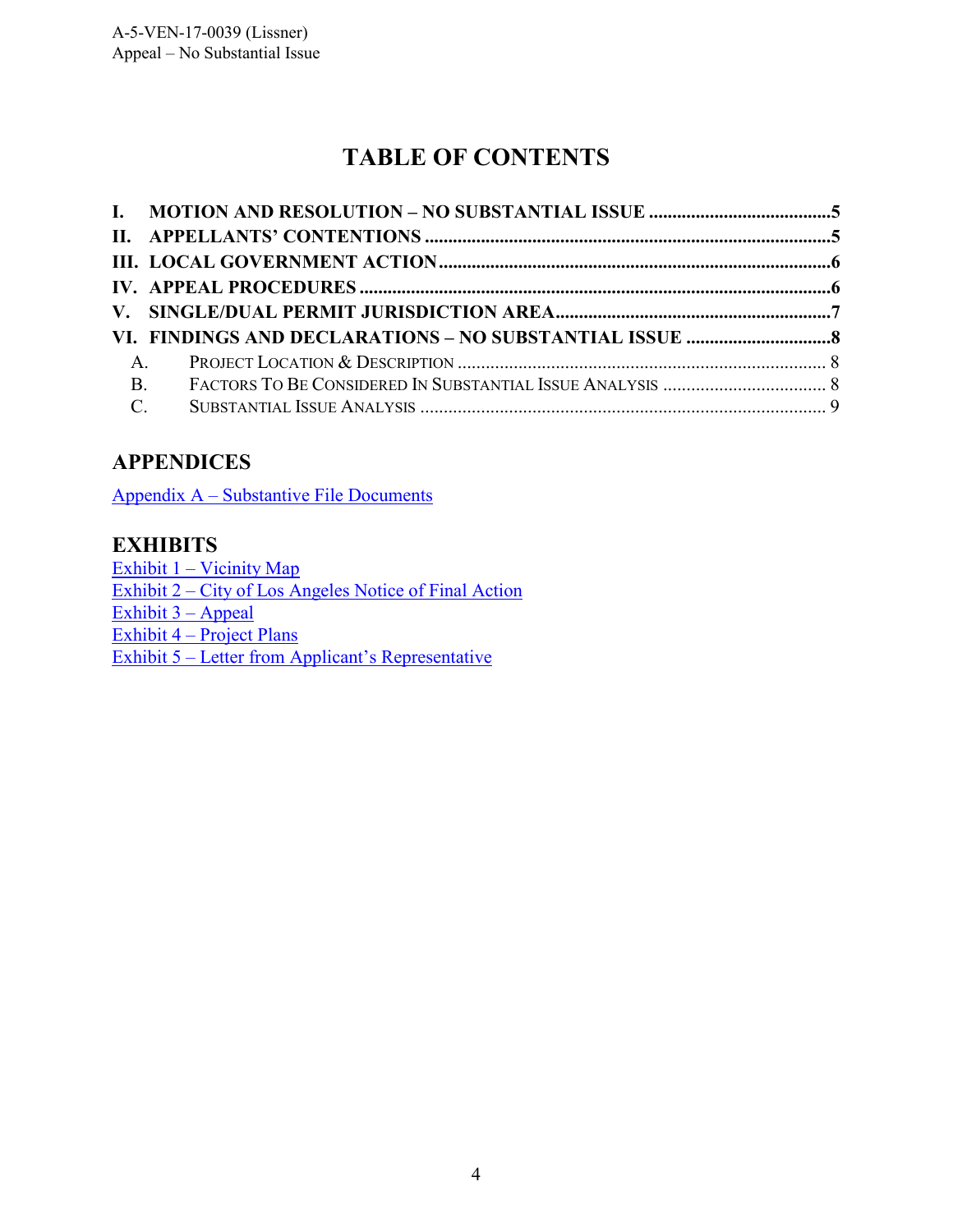### <span id="page-4-0"></span>**I. MOTION AND RESOLUTION – NO SUBSTANTIAL ISSUE**

#### **Motion:** *I move that the Commission determine that Appeal No. A-5-VEN-17-0039 raises NO SUBSTANTIAL ISSUE with respect to the grounds on which the appeal has been filed under § 30602 of the Coastal Act.*

Staff recommends a **YES** vote. Passage of this motion will result in a finding of No Substantial Issue and adoption of the following resolution and findings and the local action will become final and effective. The motion passes only by an affirmative vote of the majority of the Commissioners present. .

#### **Resolution:**

*The Commission hereby finds that Appeal No. A-5-VEN-17-0039 presents NO SUBSTANTIAL ISSUE with respect to the grounds on which the appeal has been filed under § 30602 of the Coastal Act regarding consistency with Chapter 3 policies of the Coastal Act*.

### <span id="page-4-1"></span>**II. APPELLANTS' CONTENTIONS**

The City-approved local coastal development permit authorizes the demolition of a detached garage and workshop, and the construction of a 2-stall carport, a 794 square foot addition to an existing one-story restaurant building for a total floor area of 3,326 square feet and a maximum building height of 13 feet 6 inches. In addition the project includes minor modifications to the interior of the existing restaurant. Lastly, the project will also provide: 13 parking spaces at an off-site location, 12 bicycle parking spaces on-site, a valet parking service for customers during operating hours on Thursday, Friday and Saturday evenings, and free employee parking at an offsite location within 1,500 feet of the project. The appeal was filed by: 1) Deb Lemon; 2) Steve Lemon; 3) Barbara Kallir; 4)Adam Davidson; 5) Jessica Davidson; and 6) Tom Shima [\(Exhibit](https://documents.coastal.ca.gov/reports/2017/9/th13a/th13a-9-2017-exhibits.pdf)  [3\).](https://documents.coastal.ca.gov/reports/2017/9/th13a/th13a-9-2017-exhibits.pdf)

In summary, the appellants contend that the City-approved development is inconsistent with Sections 30250 and 30252 of the Coastal Act and may prejudice the City's ability to prepare a certified LCP because: 1) it is not consistent with the parking requirements of the certified LUP and the parking demand generated by this project is not sufficiently mitigated; 2) the project constitutes a change of use and is not consistent with the General Commercial land use designation of certified LUP; 3) the development totals for Service Floor Area (SFA) were not calculated correctly; and 4) part of the project includes the conversion of an existing residential use to a commercial use which is inconsistent with the requirements of the Mello Act.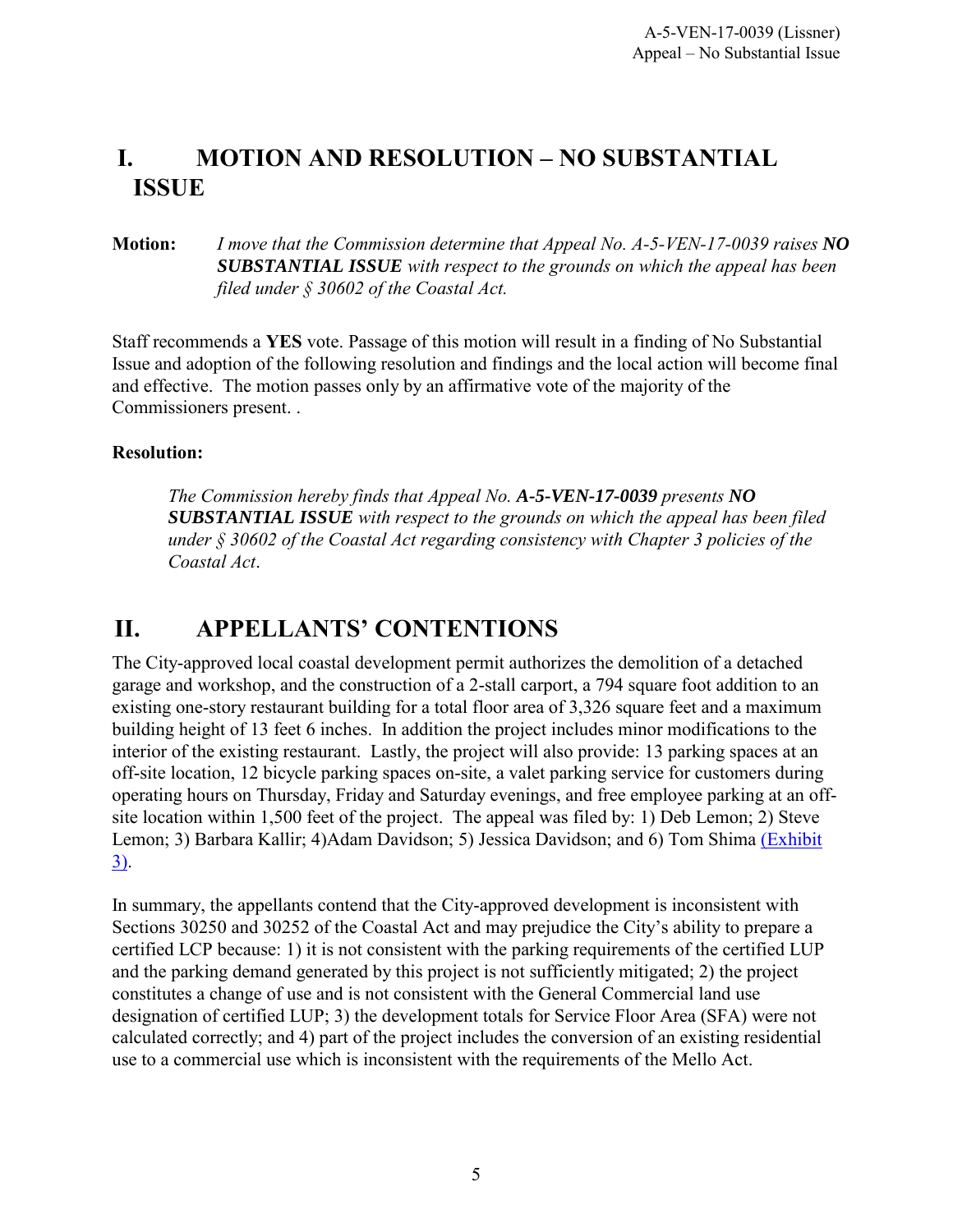# <span id="page-5-0"></span>**III. LOCAL GOVERNMENT ACTION**

On March 8, 2017 the City of Los Angeles (City) Zoning Administrator (ZA) issued a Letter of Decision (LOD) denying Coastal Development Permit (CDP) No. ZA-2016-2090-CDP-CU-CUB-SPP consisting of demolition of a detached garage and workshop, and the construction of a 2-car carport, a 794 square foot kitchen addition to an existing one-story commercial building for a total floor area of 3,326 square feet with a maximum building height of 13 feet 6 inches. The applicant, Rob Lissner, filed an appeal of the ZA's denial on March 23, 2017 and the appeal was heard before the West Los Angeles Area Planning Commission (Planning Commission) on May 17, 2017. At the May  $17<sup>th</sup>$  hearing, the Planning Commission voted to approve the CDP pursuant to 38 special conditions. In addition, the Planning Commission approved a Condition Use Permit (CUP) to limit the hours of operation between 9:00 a.m. and 12:00 a.m. Sunday through Thursday and 9:00 a.m. and 2:00 a.m. Friday and Saturday; and a CUP for the sale and dispensing of a full line of alcoholic beverages for onsite consumption in conjunction with the proposed restaurant. Lastly, the Planning Commission approved a Project Permit Compliance review for the project with the Venice Coastal Zone Specific Plan.

The City's Notice of Final Local Action for Local CDP No. ZA-2016-2090-CDP-CU-CUB-SPP-1A was received in the Coastal Commission's Long Beach Office on June 21, 2017, and the Coastal Commission's required twenty working-day appeal period was established. On July 20, 2017, one appeal was received from the appellants [\(Exhibit 3\).](https://documents.coastal.ca.gov/reports/2017/9/th13a/th13a-9-2017-exhibits.pdf) No other appeals were received prior to the end of the appeal period on July 20, 2017.

# <span id="page-5-1"></span>**IV. APPEAL PROCEDURES**

Section 30600(b) of the Coastal Act provides that prior to certification of its LCP, a local jurisdiction may, with respect to development within its area of jurisdiction in the coastal zone and consistent with the provisions of Sections 30604, 30620 and 30620.5, establish procedures for the filing, processing, review, modification, approval or denial of a coastal development permit. Pursuant to this provision, the City of Los Angeles developed a permit program in 1978 to exercise its option to issue local coastal development permits. Sections 13301-13325 of Title 14 of the California Code of Regulations provide procedures for issuance and appeals of locally issued coastal development permits. Section 30602 of the Coastal Act allows *any* action by a local government on a CDP application evaluated under Section 30600(b) to be appealed to the Commission. The standard of review for such an appeal is the Chapter 3 policies of the Coastal Act. [Cal. Pub. Res. Code §§ 30200 and 30604.]

After a final local action on a local CDP application, the Coastal Commission must be noticed within five days of the decision. After receipt of such a notice, which contains all the required information, a twenty working-day appeal period begins during which any person, including the applicant, the Executive Director, or any two members of the Commission, may appeal the local decision to the Coastal Commission. [Cal. Pub. Res. Code § 30602.] As provided under section 13318 of Title 14 of the California Code of Regulations, the appellant must conform to the procedures for filing an appeal as required under section 13111 of Title 14 of the California Code of Regulations, including the specific grounds for appeal and a summary of the significant question raised by the appeal.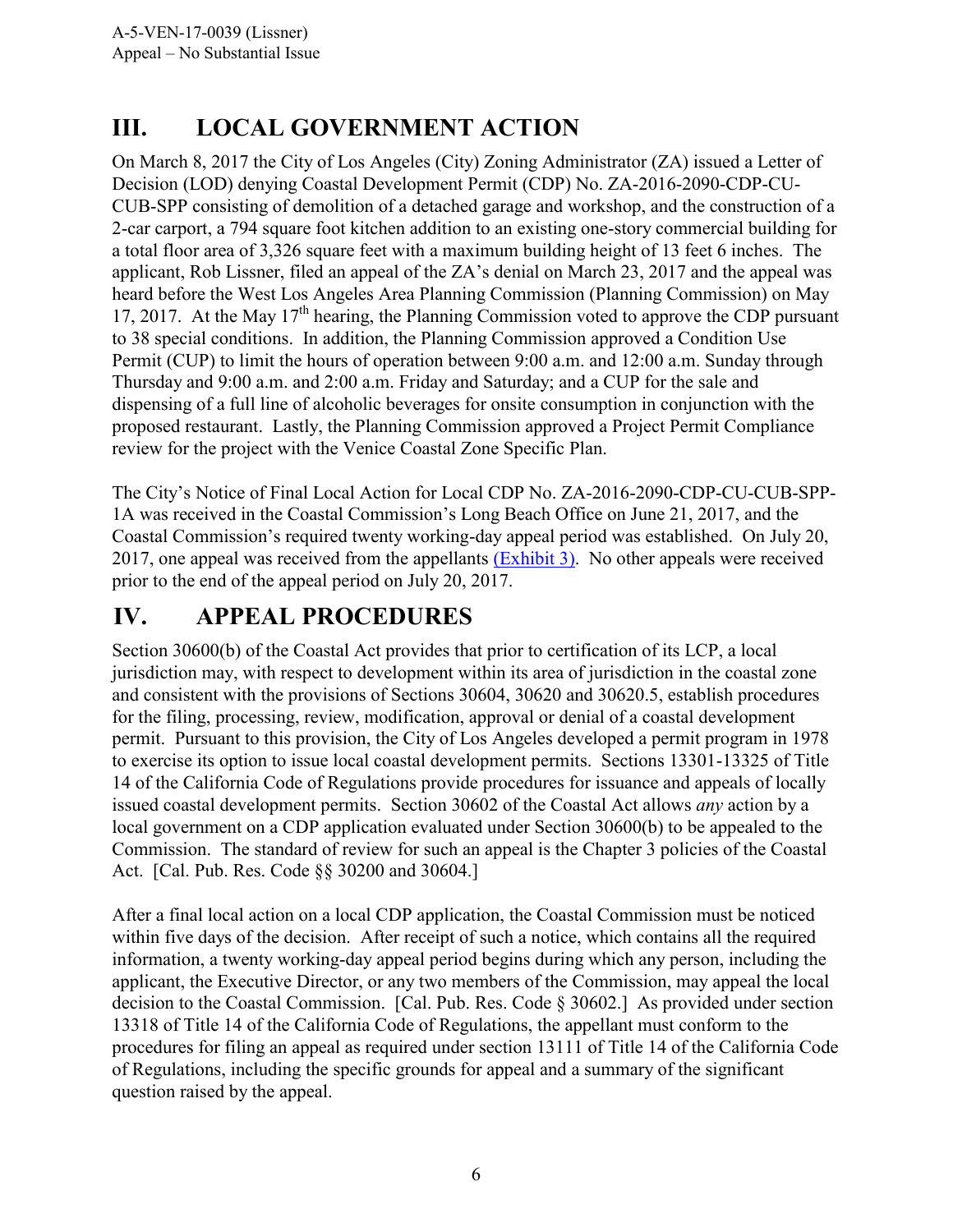The action currently before the Commission is to find whether there is a "substantial issue" or "no substantial issue" raised by the appeal of the local approval of the proposed project. Sections 30621 and 30625(b)(1) of the Coastal Act require a de novo hearing of the appealed project unless the Commission determines that no substantial issue exists with respect to the grounds for appeal.

Commission staff recommends a finding of **no substantial issue**. If the Commission decides that the appellants' contentions raise no substantial issue as to conformity with Chapter 3 of the Coastal Act, the action of the local government becomes final. Alternatively, if the Commission finds that a substantial issue exists with respect to the conformity of the action of the local government with the Chapter 3 policies of the Coastal Act, the local CDP is voided and the Commission typically continues the public hearing to a later date in order to review the coastal development permit as a de novo matter. [Cal. Pub. Res. Code §§ 30621 and 30625.] Section 13321 of the Coastal Commission regulations specifies that de novo actions will be heard according to the procedures outlined in Sections 13114 and 13057-13096 of the Commission's regulations.

If there is no motion from the Commission to find no substantial issue, it will be presumed that the appeal raises a substantial issue and the Commission will schedule the de novo phase of the public hearing on the merits of the application directly following the substantial issue finding. A de novo public hearing on the merits of the application uses the Chapter 3 policies of the Coastal Act. The certified Venice LUP, certified on June 14, 2001, is used as guidance. Sections 13110- 13120 of Title 14 of the California Code of Regulations further explain the appeal hearing process.

If the Commission decides to hear arguments and vote on the substantial issue question, those who are qualified to testify at the hearing, as provided by Section 13117 of Title 14 of the California Code of Regulation, will have three minutes per side to address whether the appeal raises a substantial issue. The only persons qualified to testify before the Commission at the substantial issue portion of the appeal process are the applicant, persons who opposed the application before the local government (or their representatives), and the local government. Testimony from other persons must be submitted in writing. The Commission will then vote on the substantial issue matter. It takes a majority of Commissioners present to find that the grounds for the appeal raise no substantial issue.

# <span id="page-6-0"></span>**V. SINGLE/DUAL PERMIT JURISDICTION AREA**

Within the areas specified in Section 30601, which is known in the City of Los Angeles permit program as the *Dual Permit Jurisdiction* area, the Coastal Act requires that any development which receives a local CDP permit also obtain a second (or "dual") CDP from the Coastal Commission. For projects located inland of the areas identified in Section 30601 (i.e., projects in the *Single Permit Jurisdiction*), the City of Los Angeles local CDP is the only CDP required. The subject project site on appeal herein is located within the *Single Permit Jurisdiction Area*. The Commission's standard of review for the appeal is the Chapter 3 policies of the Coastal Act.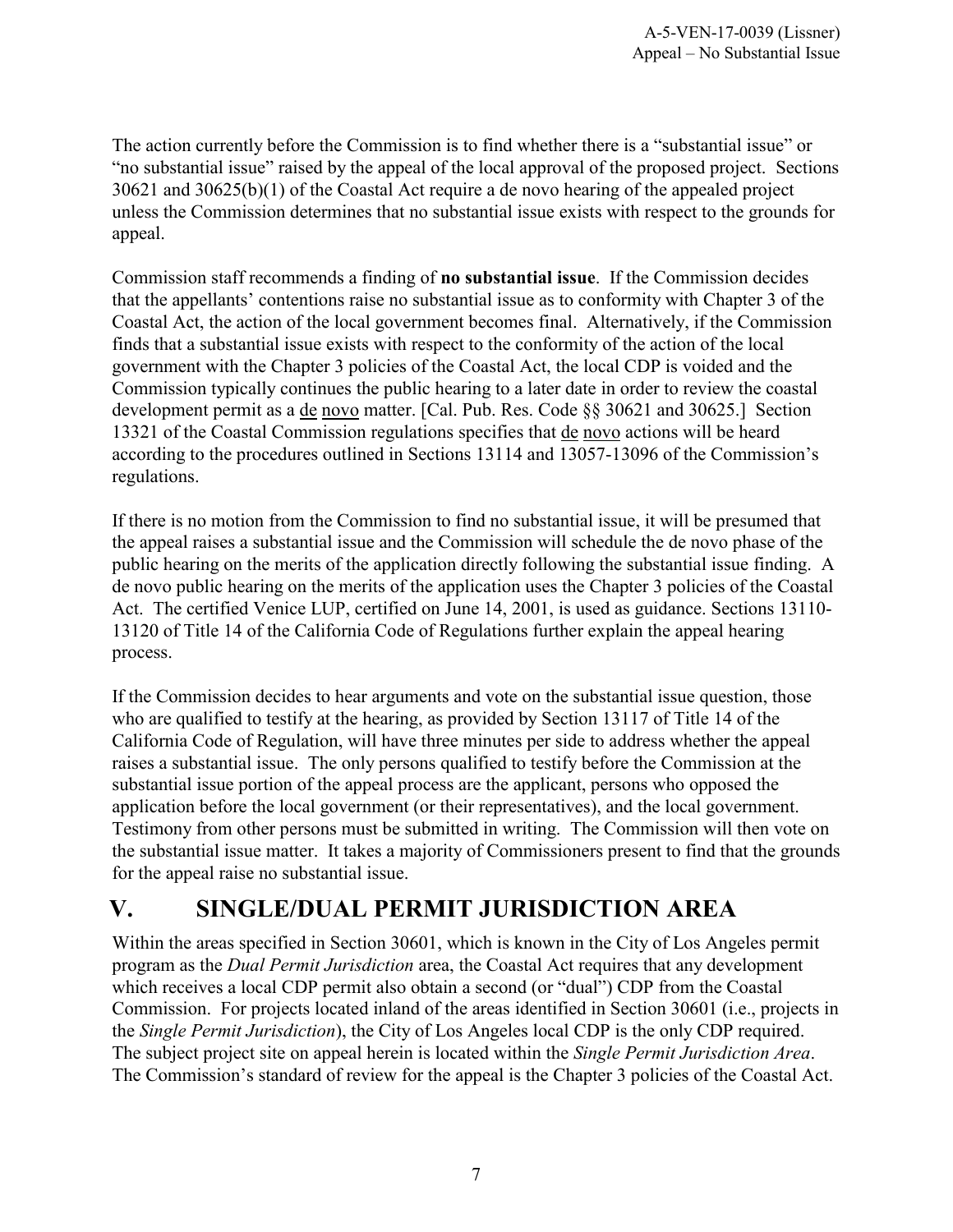# <span id="page-7-0"></span>**VI. FINDINGS AND DECLARATIONS – NO SUBSTANTIAL ISSUE**

### <span id="page-7-1"></span>**A. PROJECT LOCATION & DESCRIPTION**

The project is located at 1711 Lincoln Boulevard in the Milwood subarea of Venice, City of Los Angeles [\(Exhibit 1\).](https://documents.coastal.ca.gov/reports/2017/9/th13a/th13a-9-2017-exhibits.pdf) The subject project area consists of two lots, the northern lot totaling 3,345 square feet and containing the existing commercial structure (a restaurant), and the southern lot totaling 3,400 square feet and containing an existing 682 square foot single family residence and its detached garage. Both lots are designated General Commercial by the certified Venice Land Use Plan (LUP) and zoned C2-1 by the Los Angeles Municipal Code. The site is located approximately 1 mile inland of the public beach and boardwalk. The vicinity in which the site is located is designated General Commercial and is bordered by a residential neighborhood.

The City-approved project includes a change in use as the western portion of the southern lot will be redeveloped from a residential use to a commercial use. The existing 2-car garage and workshop for the single family residence on the southern lot will be removed accommodate a 794 square foot addition for the restaurant on the northern lot and a new 2-stall carport for the single family residence will be constructed [\(Exhibit 4\).](https://documents.coastal.ca.gov/reports/2017/9/th13a/th13a-9-2017-exhibits.pdf) In total, the project would result in an approximately 3,326 square foot commercial space for the restaurant and the SFA of the building will increase from 670 square feet to 794 square feet. In addition, the City-approved project requires the applicant to provide 13 off-site parking spaces, 12 on-site bicycle parking spaces, a valet parking service for customers, and free employee parking at an off-site location. The proposed 2-stall carport for the single family residence will be restricted for residential use.

#### <span id="page-7-2"></span>**B. FACTORS TO BE CONSIDERED IN SUBSTANTIAL ISSUE ANALYSIS**

Section 30625(b)(1) of the Coastal Act states that the Commission shall hear an appeal of a local government action carried out pursuant to Section 30600(b) unless it finds that no substantial issue exists as to conformity with Chapter 3 of the Coastal Act. The term "substantial issue" is not defined in the Coastal Act or its implementing regulations. Section 13115(b) of the Commission's regulation simply indicates that the Commission will hear an appeal unless it "finds that the appeal raises no significant question." In previous decisions on appeals, the Commission had been guided by the following factors:

1. The degree of factual and legal support for the local government's decision that the development is consistent or inconsistent with the relevant provisions of the Coastal Act;

2. The extent and scope of the development as approved or denied by the local government;

3. The significance of the coastal resources affected by the decision;

4. The precedential value of the local government's decision for future interpretations if its LCP; and,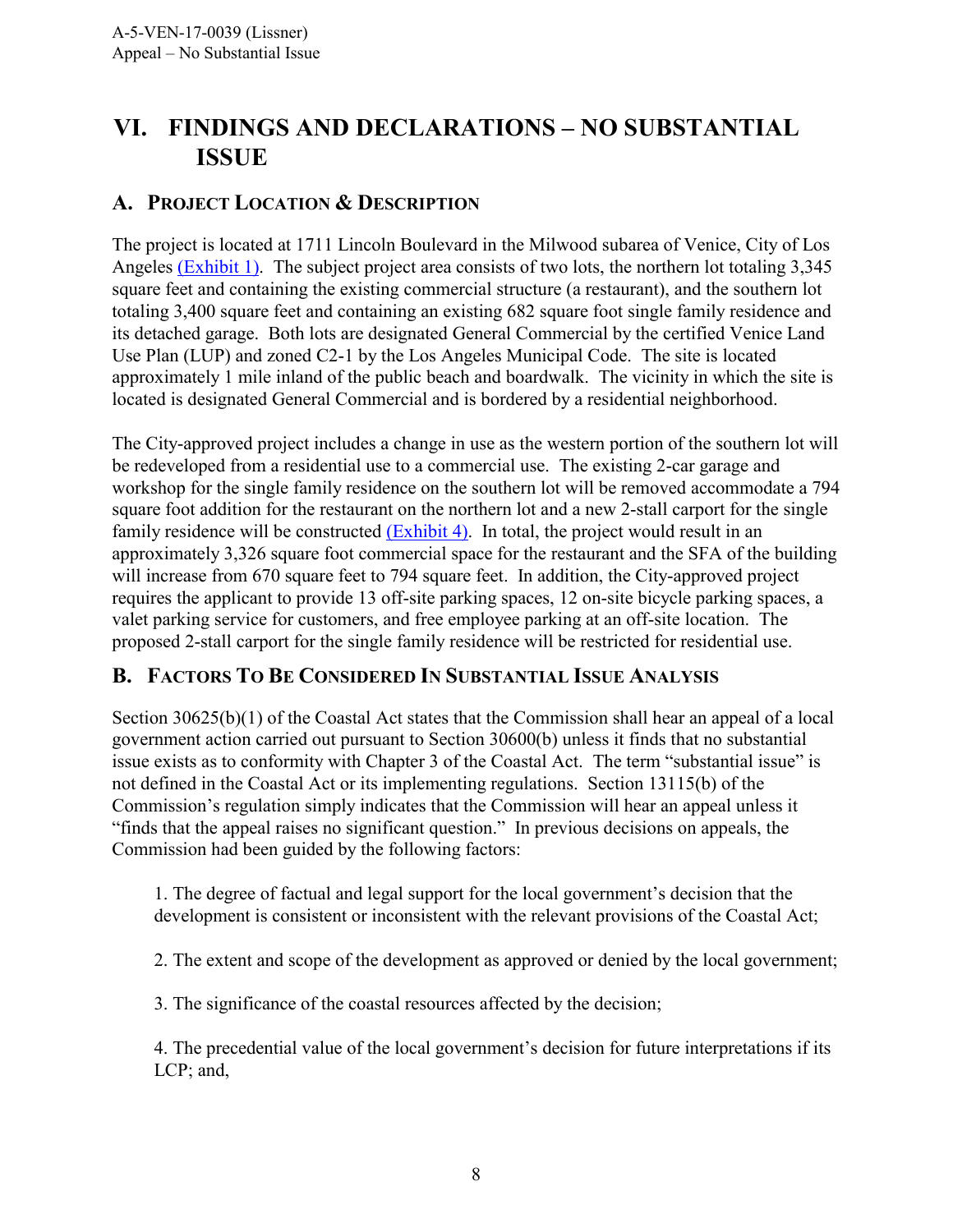5. Whether the appeal raises local issues, or those of regional or statewide significance.

Even when the Commission chooses not to hear an appeal, appellants nevertheless may obtain judicial review of the local government's coastal permit decision by filing petition for a writ of mandate pursuant to Code of Civil Procedure, Section 1094.5.

Staff is recommending that the Commission find that **no substantial issue exists** with respect to whether the local government action conforms to the provisions of Chapter 3 of the Coastal Act for the reasons set forth below.

#### <span id="page-8-0"></span>**C. SUBSTANTIAL ISSUE ANALYSIS**

As stated in Section IV of this report, the grounds for an appeal of a CDP issued by the local government prior to certification of its LCP are the project's conformity with Chapter 3 policies of the Coastal Act. Any local government CDP issued prior to certification of its LCP may be appealed to the Commission. The Commission shall hear an appeal unless it determines that no substantial issue exists as to conformity with Chapter 3 policies of the Coastal Act.

Section II of this staff report outlines the appellants' contentions regarding the project. Concerns raised by the appellants include: parking, consistency with land use designations, calculation of development totals, and the conversion of a residential use to a commercial use with regards to the Mellow Act [\(Exhibit 3\).](#page-3-0)

The Commission's standard of review for determining whether to hear the appeal is only whether the appeal raises a substantial issue as to conformity with Chapter 3 of the Coastal Act. Cal. Pub. Res. Code § 30625(b)(1); 14 C.C.R. § 13321. In the appeal, appellants cited Sections 30250 and 30252 of the Coastal Act. Additional applicable policies include Policies I.A.9, I.B.4, II.A.1, II.A.3 of the certified LUP. The Commission's decision will be guided by the factors listed in the previous section of this report.

Section 30250 of the Coastal Act states, in relevant part:

*New residential, commercial, or industrial development, except as otherwise provided in this division, shall be located within, contiguous with, or in close proximity to, existing developed areas able to accommodate it or, where such areas are not able to accommodate it, in other areas with adequate public services and where it will not have significant adverse effects, either individually or cumulatively, on coastal resources.* 

Section 30252 of the Coastal Act states:

*The location and amount of new development should maintain and enhance public access to the coast by (1) facilitating the provision or extension of transit service, (2) providing commercial facilities within or adjoining residential development or in other areas that will minimize the use of coastal access roads, (3) providing nonautomobile circulation within the development, (4) providing*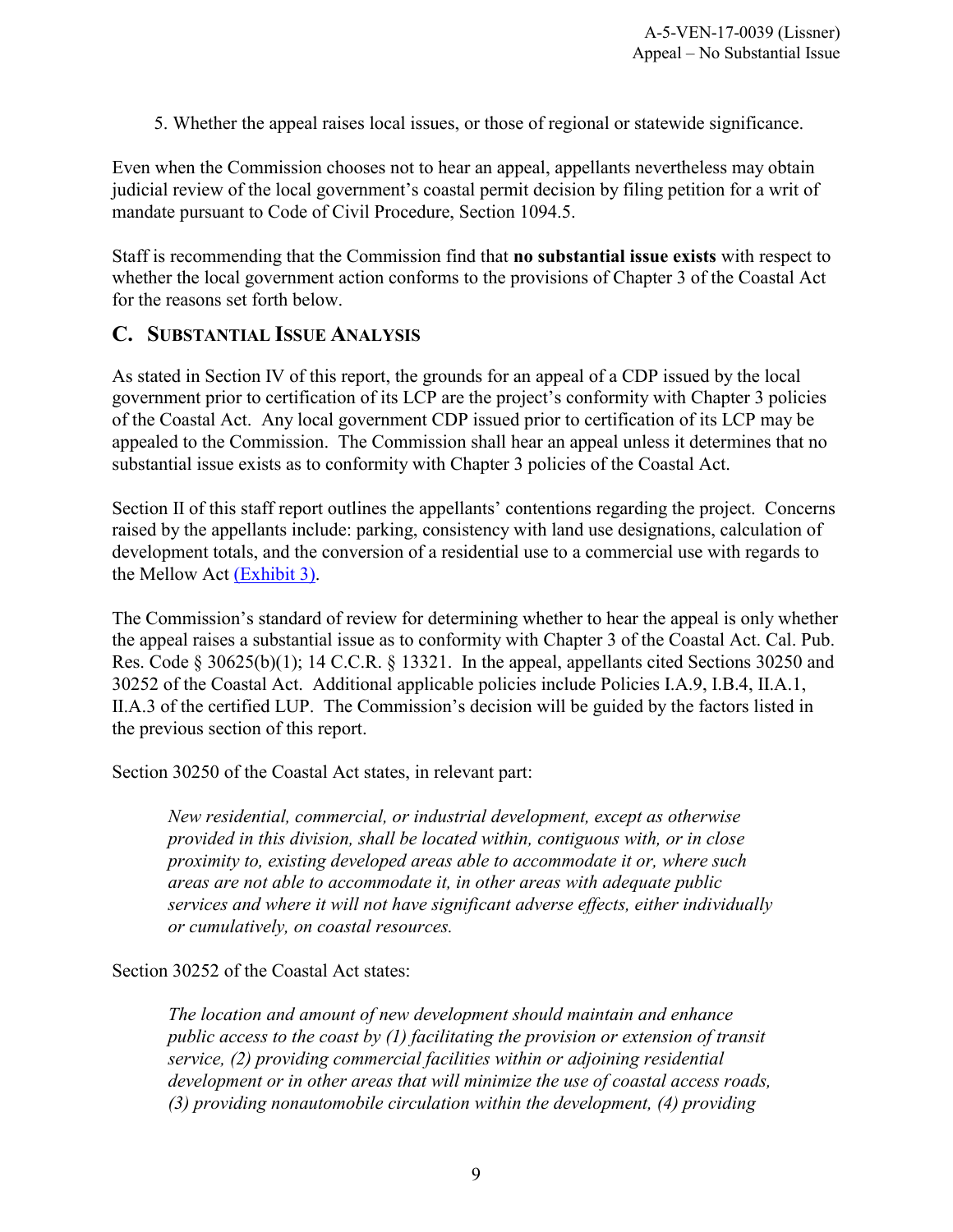*adequate parking facilities or providing substitute means of serving the development with public transportation, (5) assuring the potential for public transit for high intensity uses such as high-rise office buildings, and by (6) assuring that the recreational needs of new residents will not overload nearby coastal recreation areas by correlating the amount of development with local park acquisition and development plans with the provision of onsite recreational facilities to serve the new development.* 

Policy I.A.9 of the Venice LUP states:

*Per the provisions of Section 65590 of the of the State Government Code, referred to as the "Mello Act", the conversion or demolition of existing residential units occupied by persons and families of low or moderate income shall not be permitted unless provisions have been made for the replacement of those dwelling units which result in no net loss of affordable housing in the Venice Community in accordance with Section 65590 of the State Government Code (Mello Act).* 

Policy I.B.4 of the Venice LUP states:

*This (General Commercial) land use designation is intended to maintain the uses, density and character of existing low intensity commercial areas. Neighborhood commercial facilities shall also be encouraged within designated General Commercial corridors which are adjacent to residential neighborhoods. This designation primarily occurs at the intersections of major and secondary streets, or as low rise, low density linear "strip" development along major and secondary streets, and includes areas identified as "Mixed-Use Boulevards". Land Designated for General Commercial in the Venice Coastal Zone is shown on Exhibits 9 through 12.* 

*Additional restrictions for General Commercial designated properties along both sides of Washington Boulevard.* 

*Prohibited Uses: The following uses shall be prohibited: adult entertainment, automobile repair and testing, fraternity/sorority houses, rescue missions, car wash, drive-thru restaurants, dance halls, motels or hotels, nightclubs or bars, convenience stores, gas stations, recyclable materials collection, freestanding commercial sales or establishments dispensing alcoholic beverages for consumption off-site, grocery stores, billboards, and video arcades.*

Policy II.A.1 of the Venice LUP states:

*It is the policy of the City to provide increased parking opportunities for both beach visitors and residents of Venice, and improve summer weekend conditions with respect to Venice Beach parking and traffic control.*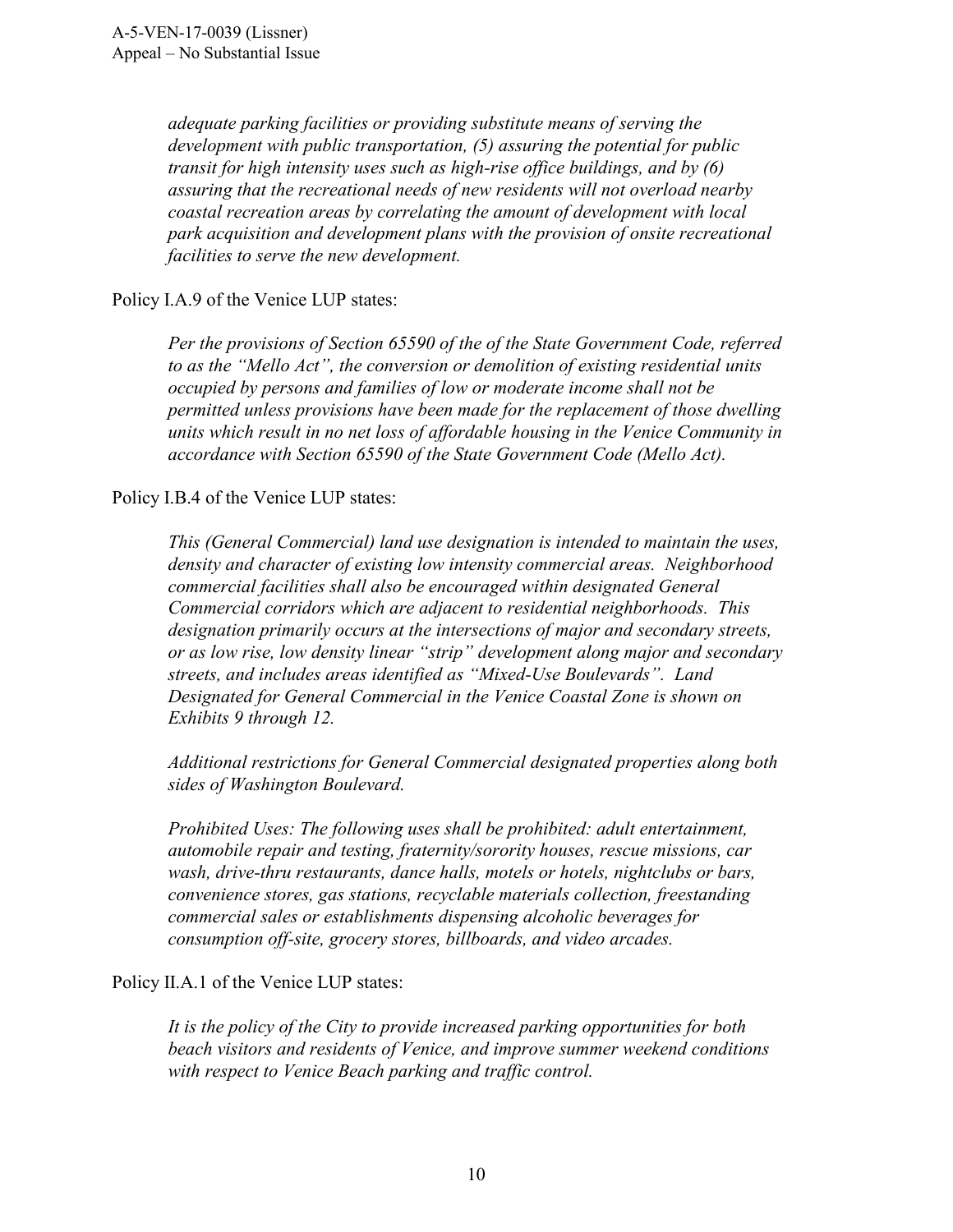Policy II.A.3 of the Venice LUP states:

*The parking requirements outlined in the following table shall apply to all new development, any addition and/or change of use. The public beach parking lots and the Venice Boulevard median parking lots shall not be used to satisfy the parking requirements of this policy. Extensive remodeling of an existing use or change of use which does not conform to the parking requirements listed in the table shall be required to provide missing numbers of parking spaces or provide an in-lieu fee payment into the Venice Coastal Parking Impact Trust Fund for the existing deficiency. The Venice Coastal Parking Impact Trust Fund will be utilized for improvement and development of public parking facilities that improve public access to the Venice Coastal Zone.* 

| Restaurant, Night Club, Bar, and similar | 1 space for each 50 square  |
|------------------------------------------|-----------------------------|
| establishments and for the sale or       | feet of service floor area  |
| consumption of food and beverages on the | (including outdoor service) |
| premises.                                | areas).                     |

In order to conform to the requirements of Sections 30250 and 30252 of the Coastal Act, new development is required to be located in areas able to accommodate it and to maintain and enhance access to the coast by providing adequate parking facilities or public transportation.

This appeal raises no substantial issue as to conformity with Chapter 3 of the Coastal Act (Cal. Pub. Res. Code §§ 30200-30265.5). The Notice of Coastal Development Permit Issuance on Local Coastal Development Permit No. ZA-2016-2090-CDP-CU-CUB-SPP-1A and the accompanying revised findings issued by the City of Los Angeles states that the City applied the policies of Chapter 3 of the Coastal Act and concluded that the development, as proposed would be consistent with Section 30250 and 30252 of the Coastal Act [\(Exhibit 2\).](https://documents.coastal.ca.gov/reports/2017/9/th13a/th13a-9-2017-exhibits.pdf)

With regards to Section 30250, Policy I.B.4 of the LUP provides a description of the General Commercial land use designation and identifies the uses that are prohibited within General Commercial areas. Specifically, the General Commercial land use is intended to maintain the character of existing low intensity commercial areas while also encouraging neighborhood commercial facilities adjacent to residential neighborhoods. As previously discussed, the two parcels included in the subject project are both designated General Commercial and consist of an existing commercial use (restaurant) on the northern lot and an existing single family residence on the southern lot. Because restaurants and single family residences are not identified in the list of prohibited uses under the General Commercial land use designation, they can be considered an allowed use.

The proposed project includes a 794 square foot expansion of the existing commercial use on the northern parcel into the southern residential parcel. To accommodate this expansion, an existing workshop and two-car garage for the single family residence will be demolished, and a new twostall carport will be built at the southwestern most end of the residential parcel. When the Commission certified the Venice LUP, it also certified the City's Land Use Maps that designated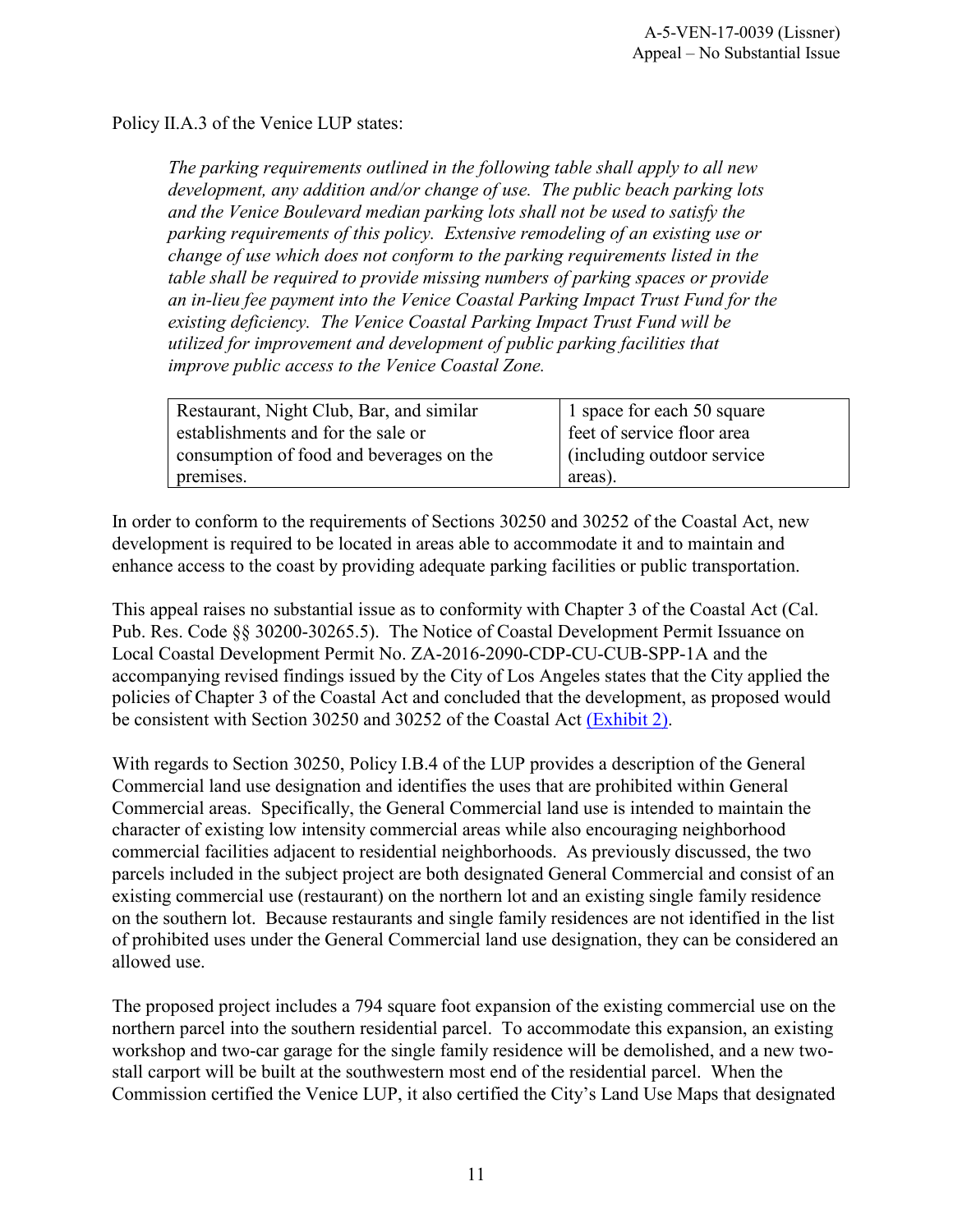specific areas appropriate for General Commercial uses, which include the area of the proposed project. As such, allowing for the proposed 794 foot commercial expansion and 2-stall carport is consistent with Section 30250 because the two subject parcels are designated General Commercial and in an existing developed area able to accommodate such development.

The appellants cite Section 30252 of the Coastal Act stating that impacts to parking will not be sufficiently mitigated by the parking requirements included in Special Condition 12 of the City's CDP. The appellants also assert the Service Floor Area (SFA) for the project, the total that establishes the amount of parking required, was not calculated correctly and that omitting area for American with Disabilities Act (ADA) from the SFA should not be allowed.

Pursuant to the findings made by the Commission in previous appeals of projects in the Venice area, approximately seven years ago, the City began excluding ADA aisles when calculating service floor area (SFA) for parking requirements. City planning states that, approximately seven years ago, the City was threatened with litigation by the Federal Government over the City's response to the ADA. One of the agreements reached was to require property owners/tenants to restripe their parking lots for the required van disabled access space if there was a tenant improvement or minor interior remodel. Before this agreement, the City only required the restriping as part of a change of use or major remodel. Additionally, the Los Angeles Municipal Code was changed to allow a reduction in the number of existing required parking if the new van accessible space displaced existing parking.

Taking a proactive approach in response to concerns from applicants and Los Angeles Building and Safety over how SFA within the Venice Specific Plan was being calculated, City planning staff researched the origins of the SFA calculation. They sought to determine if including the aisle area required for disabled access to restaurant restrooms and exits that was mandated by the ADA and the State of California Title 24, could lead to potential violations of ADA requirements.

Venice planning staff discovered that the parking requirements came from the Regional Interpretive Guidelines, South Coast Region, Los Angeles County, adopted on October 14, 1980, ten years before the ADA was enacted. The Guidelines state that the parking requirement for restaurants is *"1 space for each 50 sq. ft. of service area".* SFA is not defined in the Guidelines. The certified Venice LUP and the Venice Specific Plan both define SFA as *"all areas where the customer can be served, except the bathroom, including the indoor and outdoor dining area, bar, waiting room and tavern"*. Neither the Regional Interpretive Guidelines, the certified LUP nor the Venice Specific Plan mentions the ADA requirement or how it should be considered.

The ADA was enacted on July 26, 1990. It described specific design mandates to accommodate disabled persons. Restaurants are considered public accommodations and as such, they must comply with the ADA Accessibility Guidelines set forth in the Code of Federal Regulations (CFR).

Part 36, Appendix  $A.4.2.1(1)(2)$  of the CFR states: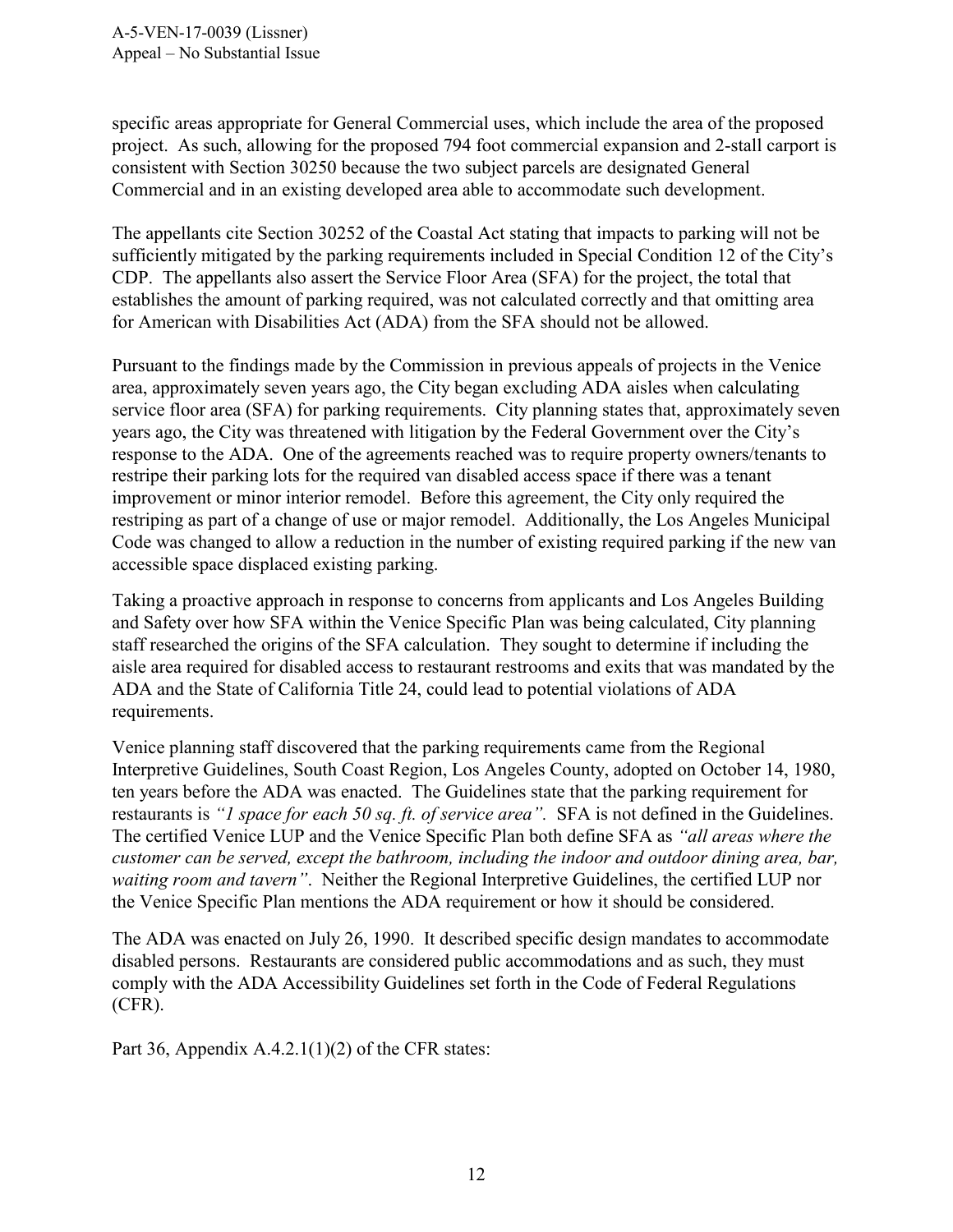*(1) Space Requirements for Wheelchairs. Many persons who use wheelchairs need a 30 in (760 mm) clear opening width for doorways, gates, and the like,*  when the latter are entered head-on. If the person is unfamiliar with a building, if *competing traffic is heavy, if sudden or frequent movements are needed, or if the wheelchair must be turned at an opening, then greater clear widths are needed. For most situations, the addition of an inch of leeway on either side is sufficient. Thus, a minimum clear width of 32 in (815 mm) will provide adequate clearance. However, when an opening or a restriction in a passageway is more than 24 in (610 mm) long, it is essentially a passageway and must be at least 36 in (915 mm) wide.* 

*(2) Space Requirements for Use of Walking Aids. Although people who use walking aids can maneuver through clear width openings of 32 in (815 mm), they need 36 in (915 mm) wide passageways and walks for comfortable gaits. Crutch tips, often extending down at a wide angle, are a hazard in narrow passageways where they might not be seen by other pedestrians. Thus, the 36 in (915 mm) width provides a safety allowance both for the person with a disability and for others.*

The certified Venice LUP and Specific Plan define SFA as all areas where the customer can be served. The City and the Coastal Commission interpret this to mean any area where the customer can be *legally* served. In past actions, the Coastal Commission has included service aisles and paths of travel when calculating the total SFA for purposes of establishing required parking for a restaurant project. For this project the City included the entire area where the customer can be legally served, including the ADA aisles, for a total of 794 square feet of SFA [\(Exhibit 4\).](#page-3-0) Pursuant to Policy II.A.3 of the Venice LUP, new development of a restaurant is required to provide 1 space for each 50 square feet of service floor area. Applying the formula of that policy to the proposed project will require the applicant to provide 16 parking spaces. The City identified that there are 11 parking spaces grandfathered for the commercial use on the northern lot. Because the property has 11 grandfathered parking spaces, the required new parking for the proposed project will consist of 5 parking spaces, see Table 1 below.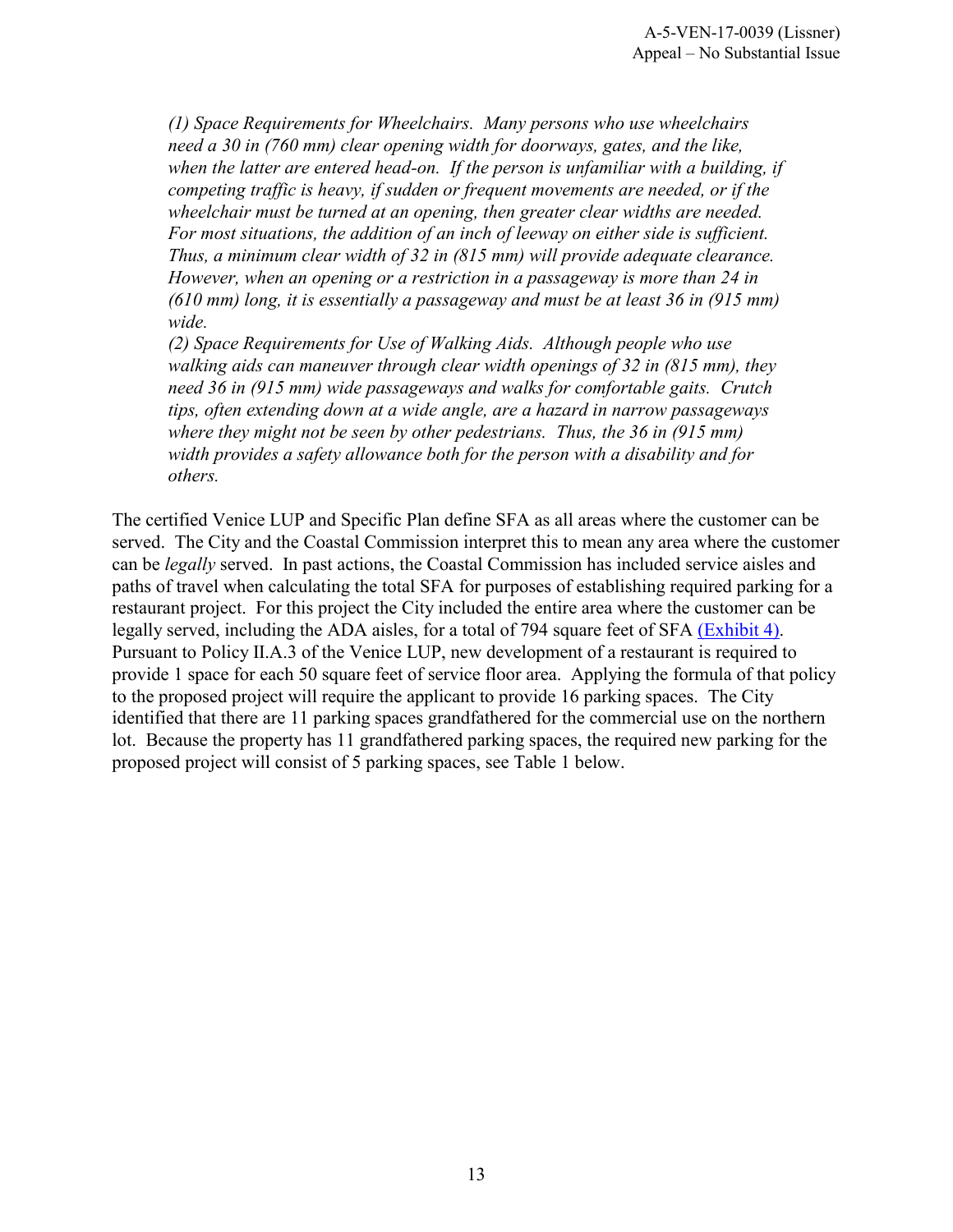| Use               | <b>LUP Parking Proposed</b><br><b>Requirement</b> Development |                     | <b>Parking Spaces</b><br><b>Required</b> | <b>Grandfathered</b> Total<br><b>Spaces</b> | <b>Spaces</b><br><b>Required</b> |
|-------------------|---------------------------------------------------------------|---------------------|------------------------------------------|---------------------------------------------|----------------------------------|
| <b>Restaurant</b> | space/50<br>square-feet of<br><b>SFA</b>                      | 794 square-<br>feet | 16 Spaces                                | 11 Spaces                                   | $16-11=5$<br><b>Spaces</b>       |

**Table 1. Parking Requirements for Proposed Restaurant** 

Pursuant to Condition 12 of the City's CDP the applicant will provide five off-site parking spaces consistent with Policy II.A.3; however the City's condition also requires: a minimum of eight additional off-site parking spaces, a minimum of 12 on-site bicycle parking spaces, a valet parking service for customers during operating hours on Thursday, Friday and Saturday evenings, free employee parking at an off-site location within 1,500 feet of the project, and requires that the two on-site parking spaces in the 2-car carport are to be used only by the existing single family residence. Because the City's CDP requires the project to meet the parking requirements of Policy II.A.3 and also includes additional measures to mitigate impacts to parking as a result of the project, the Commission finds that the project provides adequate parking facilities consistent with Coastal Act Section 30252 and the Venice LUP, and the project does not raise a substantial issue.

Lastly, the City is the lead agency for determining a project's consistency with the Mello Act. The City determined that the project is consistent with the Mello Act stating that "The project as revised consists of the demolition of a detached garage and the construction of a kitchen addition in [Q]C2-1CDO and C2-1 zones. The project would not convert or demolish any existing affordable unit, therefore, the project is not subject to review for compliance with the Mello Act", which is consistent with LUP Policy I.A.9. The Commission does not have jurisdiction to review the City's Mello Act determination and, as such, the appellants' contentions concerning the loss of affordable housing with regard to the Mello Act and the locally-approved project do not raise a substantial issue.

Applying the five factors listed in the prior section clarifies that the appeal raises "no substantial issue" with respect to Chapter 3 of the Coastal Act, and therefore, does not meet the substantiality standard of Section 30265(b)(1), because the nature of the proposed project and the local government action are consistent with policies of Chapter 3 of the Coastal Act.

The first factor is the degree of factual and legal support for the local government's decision that the development is consistent or inconsistent with the relevant provisions of the Coastal Act. The conditions of approval of the City's CDP explicitly mandate the mechanism by which the applicant will fulfill the parking requirement of the proposed addition and change in use by requiring that the applicant provide proof of the required offsite parking spaces prior to issuance of a building permit or certificate of occupancy. In addition, Condition 13 requires the applicant to submit copies of valid lease agreements obtained to secure any parking annually to the Planning Department. Therefore, the Commission finds that the City provided an adequate degree of factual and legal support for its decision that the project is consistent with Coastal Act Sections 30250 and 30252.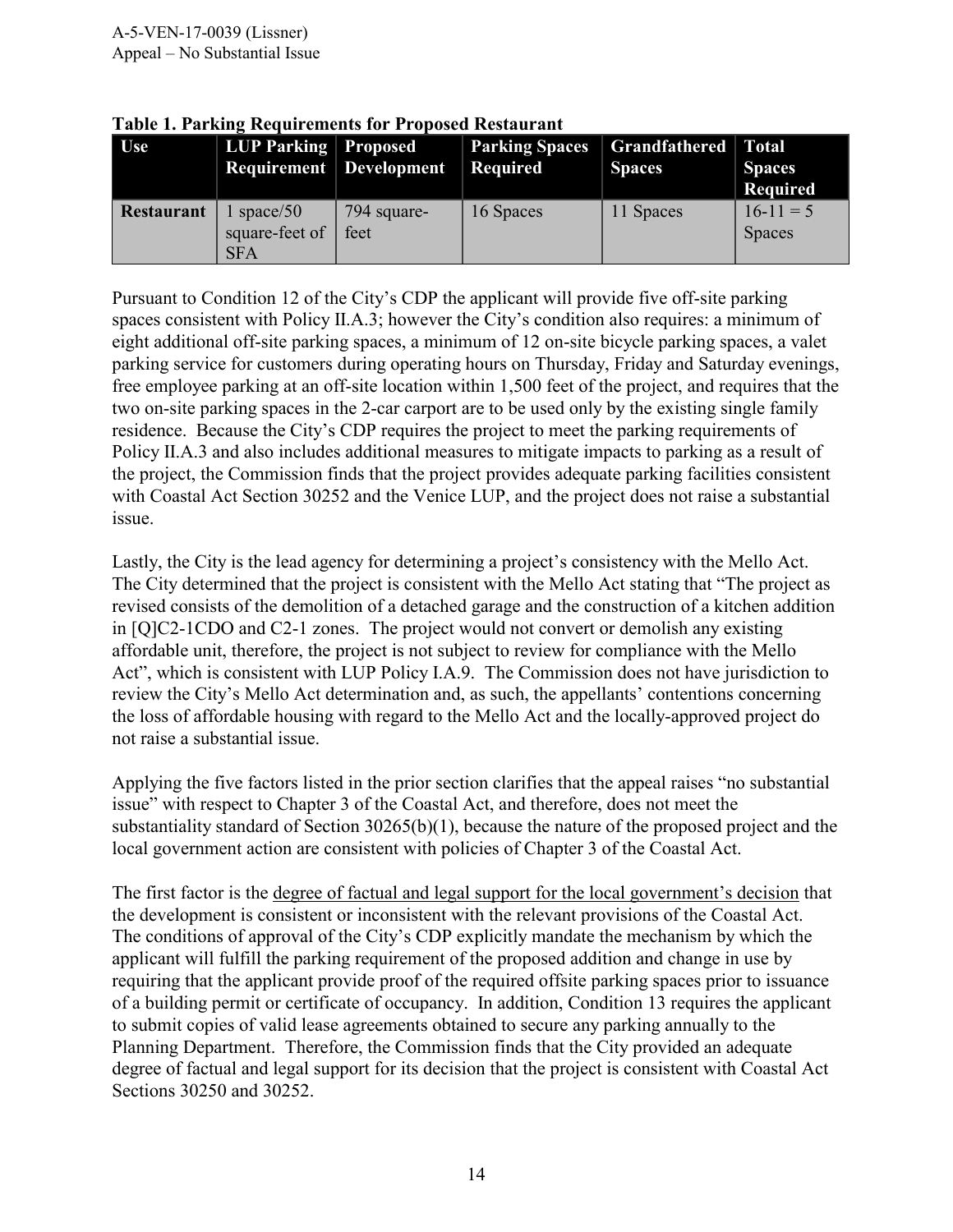The second factor is the extent and scope of the development as approved or denied by the local government. The City-approved project includes a change in use as the western portion of the southern lot will be redeveloped from a residential use to a commercial use. The existing 2-car garage and workshop for the single family residence on the southern lot will be removed to accommodate a 794 square foot addition to the restaurant on the northern lot and a new 2-stall carport for the single family residence will be constructed [\(Exhibit 4\).](https://documents.coastal.ca.gov/reports/2017/9/th13a/th13a-9-2017-exhibits.pdf) In total, the project would result in an approximately 3,326 square foot commercial space for the restaurant. In addition, the City-approved project requires the applicant to provide 13 off-site parking spaces, 12 on-site bicycle parking spaces, a valet parking service for customers, and free employee parking at an off-site location. The proposed 2-stall carport for the single family residence will be restricted for residential use.

Because the total development is only within two parcels located over a mile inland from the public beach and boardwalk; and the City's CDP requires the project to meet the parking requirements of Policy II.A.3, including additional measures to mitigate impacts to parking as a result of the project, the extent of the development is minimal and the project as approved by the City is consistent with the Chapter 3 policies of the Coastal Act.

The third factor is the significance of the coastal resources affected by the decision. Public parking is explicitly identified in Section 30252 of Chapter 3 of the Coastal Act and in the Shoreline Access section of the certified Venice LUP. Many people who visit the coast, and especially Venice Beach, travel long distances and it is not practical for them to walk, ride bikes, or take public transit. It is because of this reason that protecting the public parking supply to the coast is of significant importance. The project is located approximately 1 mile inland from the coast in a general commercial area surrounded by residential development, and public transit is available on Lincoln Boulevard. Visitors to the Venice Beach area are not expected to prioritize this area for parking as there is publicly available parking in closer proximity to the beach. As such, the proposed project, will not have the potential to negatively and cumulatively impact the public beach parking supply. Furthermore, the project as conditioned requires an amount of parking and additional mitigation measures that exceed the parking requirements of the LUP. Therefore, the proposed development will not significantly or adversely affect coastal resources and does not raise a substantial issue.

The fourth factor is the precedential value of the local government's decision for future interpretations of its LCP. The City does not currently have a certified LCP, but it does have a certified LUP. The City-approved project is consistent with the policies and guidelines established in the certified LUP, specifically the General Commercial land use designation and parking requirements of Policy II.A.3. Therefore, the project does not raise a substantial issue with regards to the precedential value of the local government's decision.

The final factor is whether the appeal raises local issues, or those of regional or statewide significance. Impacts to coastal resources are important statewide issues. However, the Cityapproved development is consistent with Chapter 3 of the Coastal Act. Therefore, the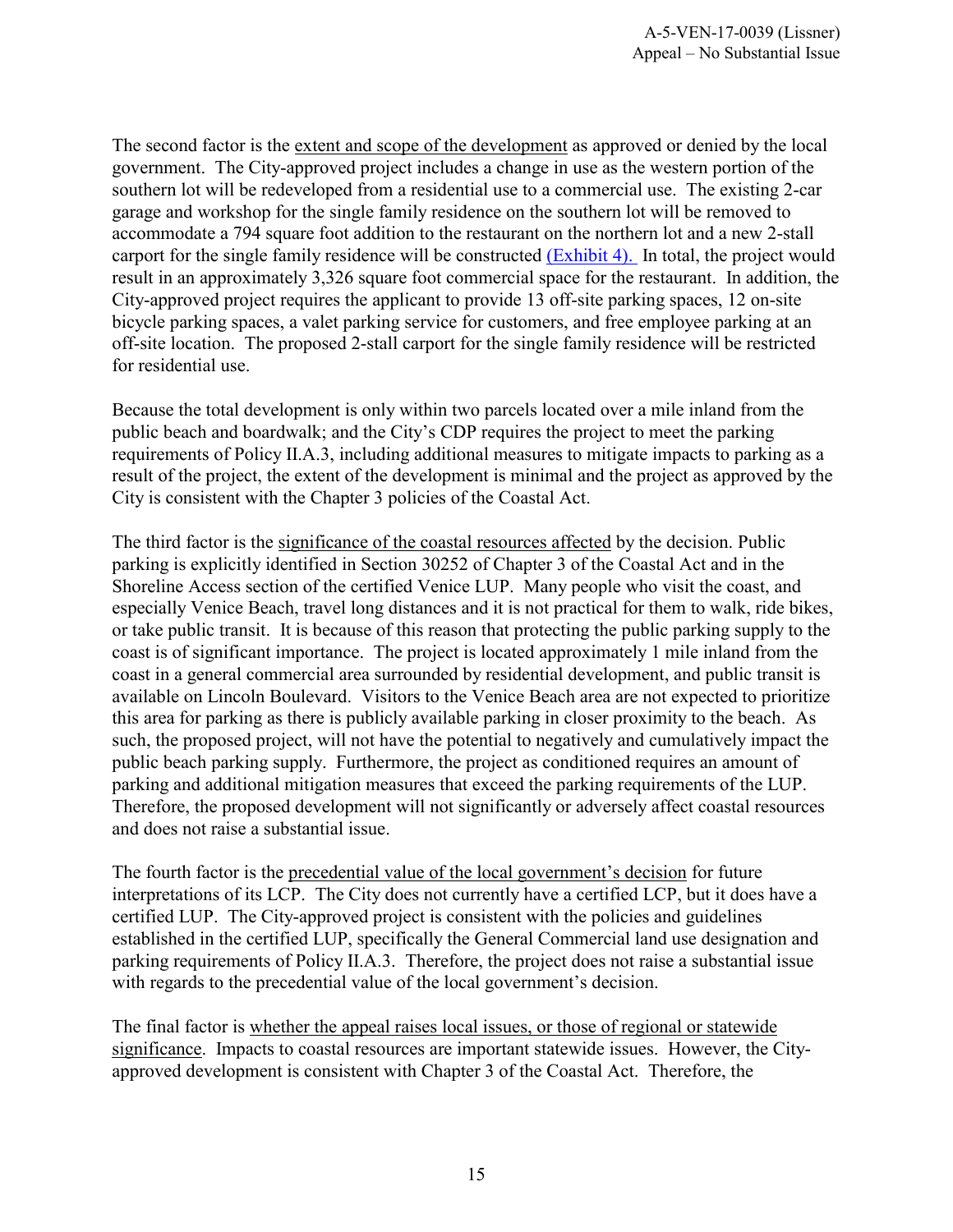Commission finds that the City-approved CDP does not raise any issues of statewide significance.

#### **Conclusion**

Applying the five factors listed above clarifies that the appeal raises "no substantial issue" with respect to Chapter 3 of the Coastal Act, and therefore, does not meet the substantiality standard of Section 30625(b)(1), because the nature of the proposed project and the local government action are consistent with policies of Chapter 3 of the Coastal Act.